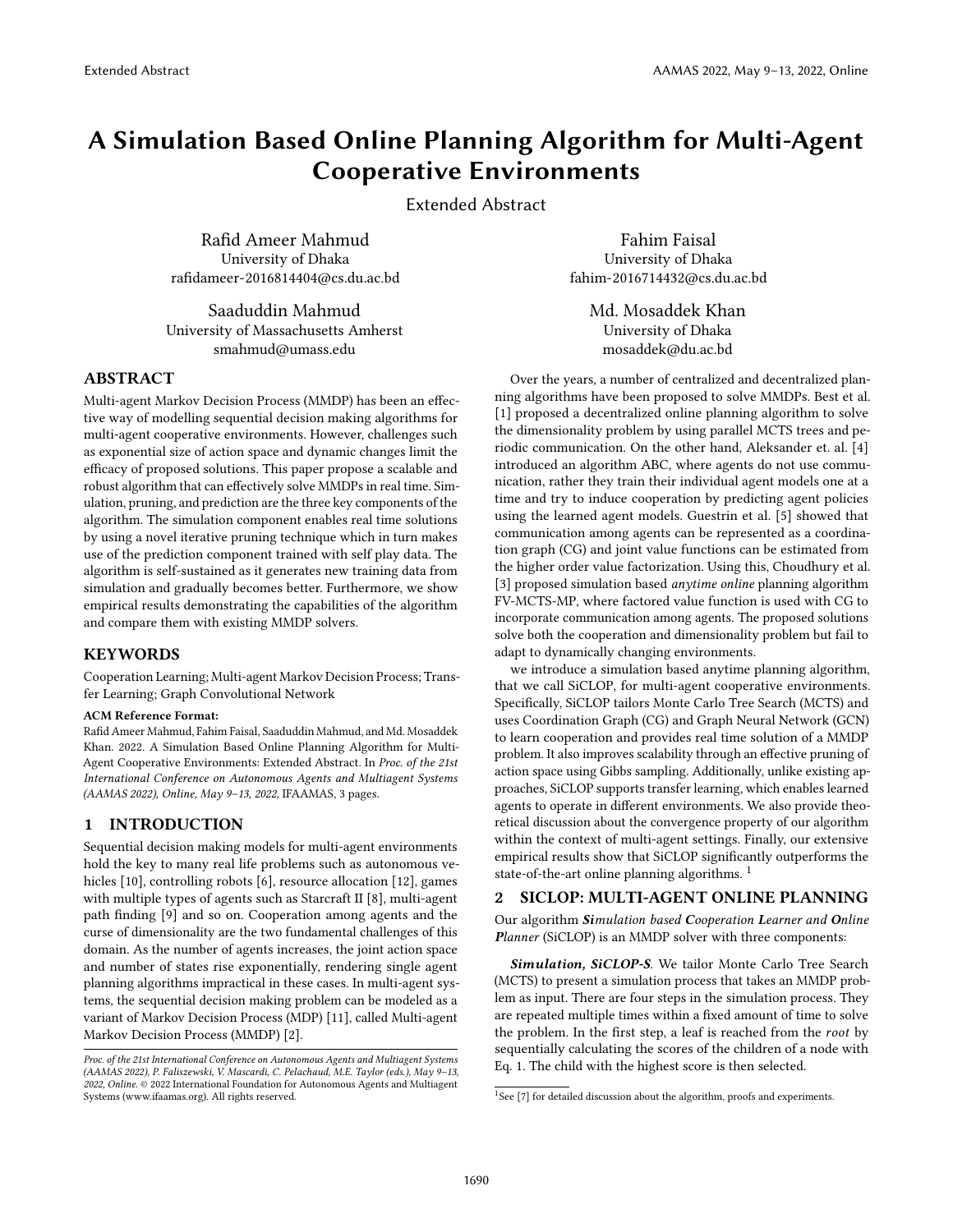<span id="page-1-0"></span>
$$
score_a = Q(s, a) + c * \sqrt{\frac{\log N_i}{n_i}} \tag{1}
$$

Here,  $Q(s, a)$  is the action value, c is the exploration constant,  $N_i$ and  $n_i$  are visit counts of current node and action. After choosing a leaf node, its child nodes need to be created. The number of possible child nodes is exponential in magnitude with respect to the number of agents. Therefore, in the second step, a small subset of joint actions are sampled from the joint action space with SiCLOP-P. The child nodes are then created and their state values are predicted with SiCLOP-NN. The state values are then backpropagated to their ancestors to complete the next three steps. At the end of generating the simulation tree, the most visited joint action in the root node is selected and returned.

Pruning, SiCLOP-P. We propose a novel joint action sampling method inspired by Gibbs sampling to effectively search over the joint policy space. It iterates over the agents to predict their best response policy  $BR_i$  using SiCLOP-NN by assuming other agent policies  $\pi_{-i}$  to be static. This process repeats for multiple cycles and at the end of each cycle, a joint action is sampled. At cycle  $k$ , the policy of agent  $i$  is updated with the conditional best response policy,

$$
\pi_i^k = \Psi(\pi_i | \pi_1^k, ..., \pi_{i-1}^k, \pi_{i+1}^{k-1}, ..., \pi_n^{k-1})
$$
 (2)

Here, the updated policy  $\pi^k_i$  is generated from the current static policies  $\pi_{-i}$ . After a fixed number of cycles, the set of sampled joint actions is returned.

LEMMA 2.1. In any iteration of sampling for agent  $i$  in group  $N$ , the new sampled policy  $\pi_i^* \in BR_i(\pi_{-i})$  will lead to non-decreasing reward and iterating through all the agents of  $N$  will lead to an equilibrium for that group.

PROOF. If the current joint policy of all the agents is  $\pi$  and the updated policy for agent *i* is  $\pi_i^*$ , then for all  $s \in S$ , the state value,

$$
\forall i \in \mathcal{N} \quad V_i^{\left(\pi_i^*, \pi_{-i}\right)}(s) \ge V_i^{\left(\pi_i, \pi_{-i}\right)}(s) \tag{3}
$$

If all the agents in the group acquire non-decreasing rewards, the combined reward will also be non-decreasing. As both the joint action space and reward are finite, iterating through the policy space will converge to a joint policy equilibrium for the group N. In non-stationary situations, an equilibrium may not exist, and the method will converge to a set of equilibria in that case.  $□$ 

Prediction, SiCLOP-NN. The neural network SiCLOP-NN is a GCN based policy predictor and state value estimator with two parts, feature extraction and prediction. The first part is used for graph embedding with multiple GCN layers. The second part takes the extracted feature vectors for each agent and generates the best response policies as boltzmann probability distribution and state value estimations. The state values are aggregated to construct a combined estimated state value. SiCLOP-NN takes the local information of the agents and a Coordination Graph (CG) as input. The definition of the local information can be defined according to the environment, for example, the cells within a limited range of an agent. The CG can also be constructed according to predefined rules. The neural network is trained on the simulation data collected from recent MMDP problem solutions as it better represents the currently learned policy generation. SiCLOP-NN trains and predicts on states consisting of a variable number of agents, with

<span id="page-1-2"></span>

Figure 1: Performance comparison

their internal interactions passed as CG into the GCN block. Thus, SiCLOP-NN's architecture allows making predictions in environments of any size and shape, allowing it to be transferred to other environments of varying setups.

#### 3 EMPIRICAL RESULTS AND CONCLUSION

We have evaluated SiCLOP's performance in a grid world where the agents need to reach specific cells by cooperating and avoiding penalties like colliding with each other and obstacles. We tested the transfer learning capability by training the algorithm in a 10\*10 grid with 4 agents and 15 obstacles, then deploying it in different environments, as shown in Table [1.](#page-1-1) The average score around 1.0 means the agents were able to complete their tasks successfully.

<span id="page-1-1"></span>

| Environment List |        |           |            |
|------------------|--------|-----------|------------|
| Grid Size        | Agents | Obstacles | Avg. Score |
| $20*20$          | 20     | 24        | 1.06       |
| $50*50$          | 100    | 200       | 1.15       |
| $100*100$        | 150    | 250       | 1.32       |

Table 1: Transferring and testing in new environments

To compare with other planning algorithms, we tested ABC and FV-MCTS-MP on the same environment and MMDP problems, as shown in Figure [1.](#page-1-2) The negative average score denotes succumbing to the penalties. As we can see, SiCLOP outperforms other MMDP solvers as the environment becomes larger.

#### 4 CONCLUSIONS

This paper introduces a scalable and adaptive algorithm to solve MMDP. Our algorithm SiCLOP uses local information of the agents to construct state dependant dynamic CGs and uses it to find optimum policies through effective pruning. It has been shown theoretically that our novel sampling process can find optimal policies for a group of agents. Combined with simulation and learning, SiCLOP is then able to recursively find better policies. We have shown that our algorithm can adapt to larger, dynamic, more realistic environments and outperform existing online MMDP solvers.

#### ACKNOWLEDGMENTS

This research is supported by the ICT Innovation Fund (2020−2021) of Bangladesh Government.